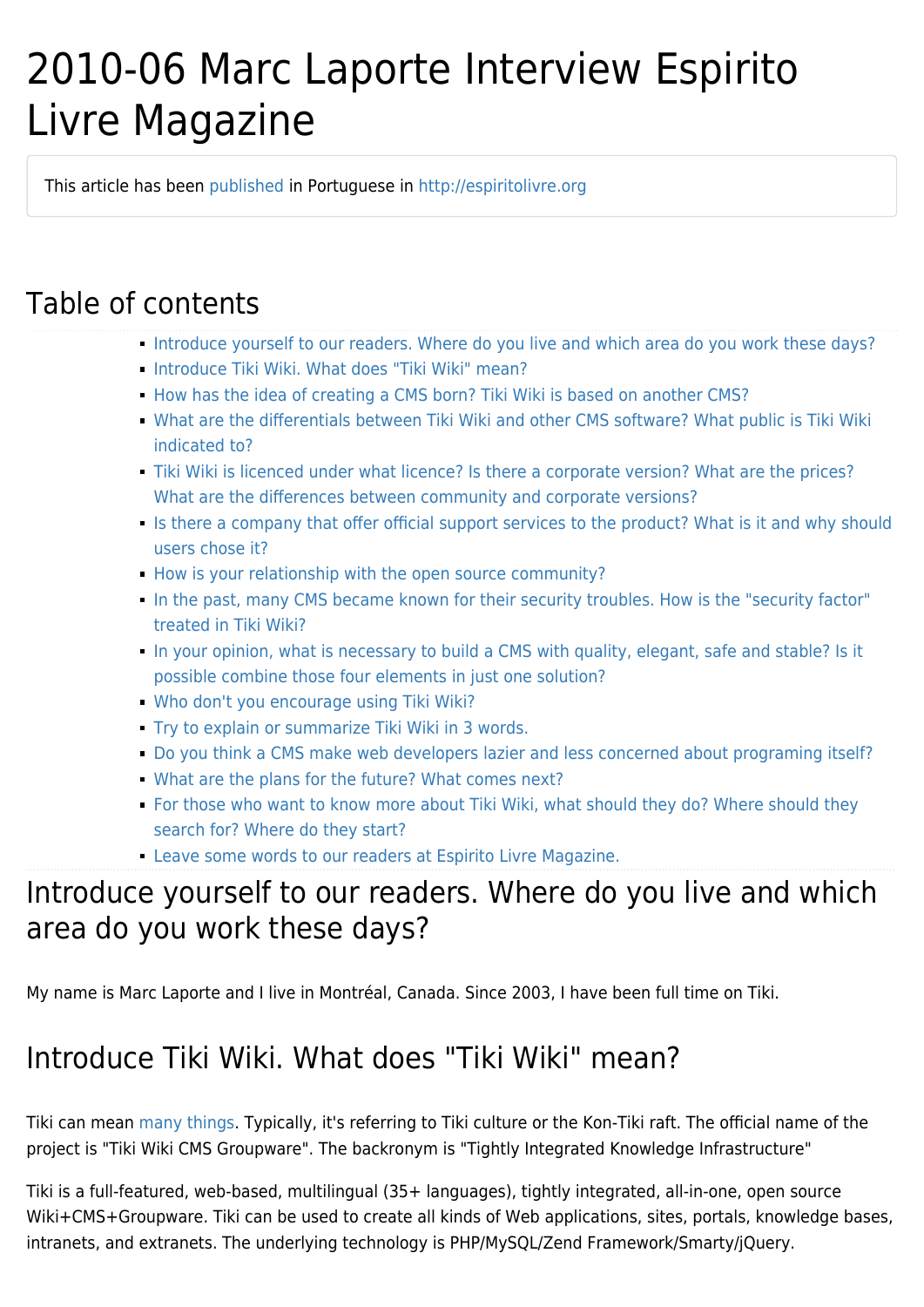### How has the idea of creating a CMS born? Tiki Wiki is based on another CMS?

Tiki was started in 2002, not based on another CMS but making good use of available components, such as Smarty. The founders wanted a completely free CMS without license restrictions and a huge list of features, all in one package.

An early interview, when Tiki was awarded "Project of the Month" on SourceForge.net in July 2003, offers some interesting historical perspective:

<http://sourceforge.net/potm/potm-2003-07.php>

# What are the differentials between Tiki Wiki and other CMS software? What public is Tiki Wiki indicated to?

Tiki is the Open Source Web Application with the most **built-in** features.

How? In a nutshell "Software made the Wiki Way". Wikipedia is using the wiki way to build a free body of knowledge. We are doing something similar but to build a web application.

The "Tiki model" consists of:

- Wiki community (do-ocracy)
- Wiki way participation to the code (400+ with full write access to core)
- Scheduled releases (2 major releases per year)
- All-in-one codebase (1 000 000 lines of code, with everything bundled. Each feature is optional) ○ Inherent synchronized releases (all features have to be ready at the same time)
- Lots of features, but no duplication (in a wiki, similar/related content is merged, so the same is applied to features)
- Dogfood (Tiki is a community recursively developing a community management system)
- Very open community. Everything is discussed. Even this interview was community-sourced

We feel that built-in features tend to be better than 3rd party extensions. And having everything in the core permits us to change things more rapidly between versions and offers tighter integration. It brings its own set of challenges (huge code base, learning curve, tons of options in the admin panels, huge effort at release time, etc.) but we prefer dealing with these than with dependency hell, duplicate 3rd party extensions, long release cycles to protect the extension ecosystem, etc.

For example, we

- added a search engine to find among the over 1000 (!) preferences & settings in the various admin panels.
- streamlined our release process.
- developed a profiles system, so admins can pick a pre-configured site, and not need to go through the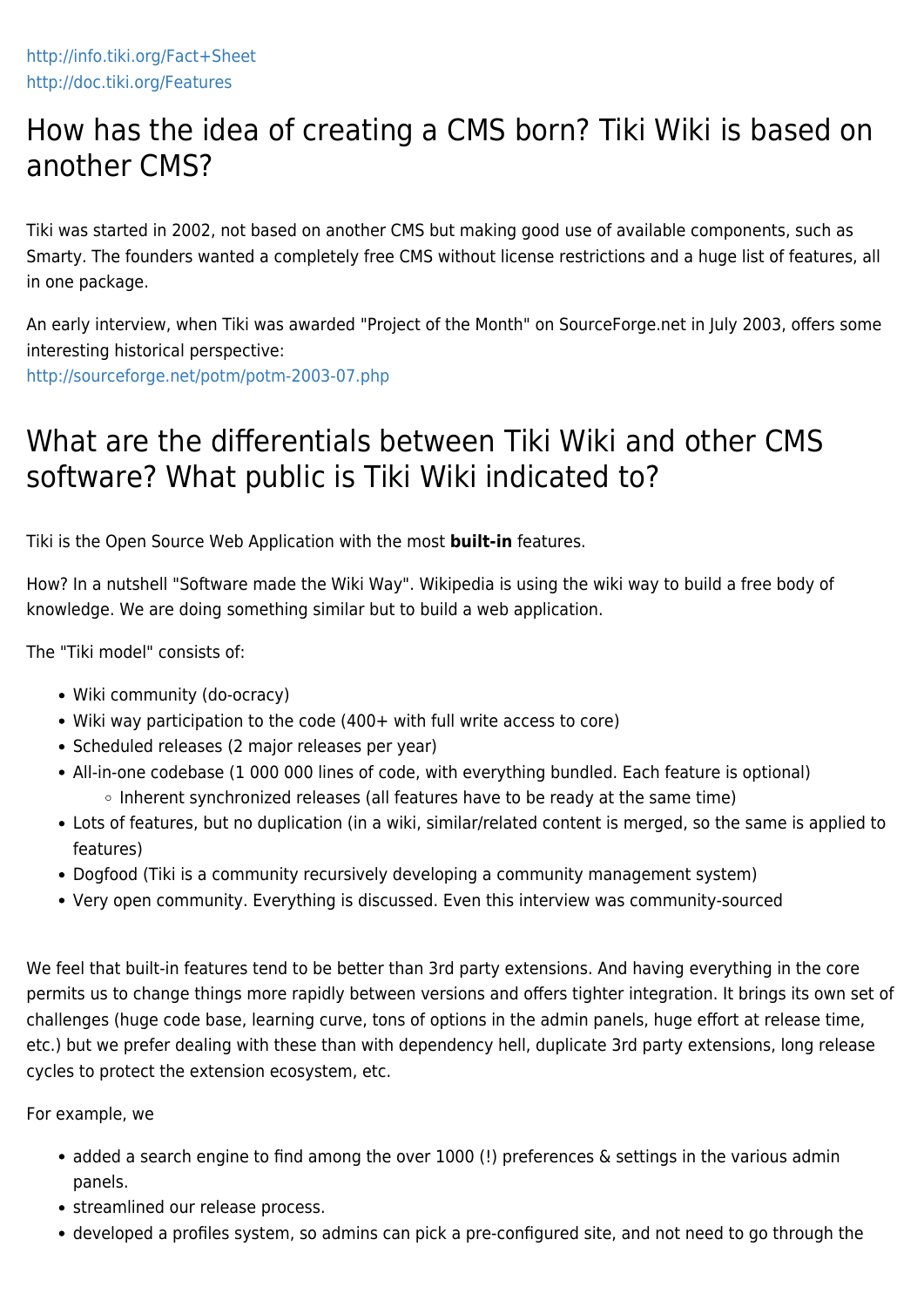admin panel. The many profiles are managed collaboratively in wiki pages and 4 profiles are "featured":

- 1. Personal Blog and Profile: personal "about me" site
- 2. Small Organization Web Presence: Publishing/Brochureware with User-generated content (UGC), but clear what is official vs user-contributed
- 3. Collaborative Community: User profiles, collaboration, users register
- 4. Company Intranet: Closed team collaboration, users do not register

In the core+extension model, the core stabilizes for a longer period so extensions can be updated. Tiki has a much faster release schedule (compared to similar applications), precisely because we don't have to worry about breaking third party extensions.

Most CMSs don't have a powerful wiki (As proof, they don't dogfood). And most Wikis are missing important features of a CMS (ex: no template engine). Tiki is one of the rare solutions which offers both, and it has since very early on. There is no set limitation on what Tiki should do. For example, Tiki5 saw the addition of a shopping cart, and there are discussions about [accounting](http://doc.tiki.org/accounting) functionality. So this means just about anybody with a web project should take a look at Tiki.

<http://tiki.org/Model> <http://profiles.tiki.org/> <http://tiki.org/Wiki+Landscape> <http://tiki.org/CMS+Landscape>

#### Tiki Wiki is licenced under what licence? Is there a corporate version? What are the prices? What are the differences between community and corporate versions?

Tiki is LGPL 2.1

There is no "corporate" version. While the license is permissive in terms of integrating with commercial applications, the culture of the community is to share all the available code in the core. If you want to invest funds in Tiki, the way to do it is to hire community members for support, training, etc. and to sponsor features (which become part of the core). You can also make a donation to the Tiki Software Community Association.

#### <http://tiki.org/License>

#### Is there a company that offer official support services to the product? What is it and why should users chose it?

We have a "community open source approach". Thus, we have a large number of consultants available for hire. People will choose depending on the type of project, or various affinities (geography, language, etc.)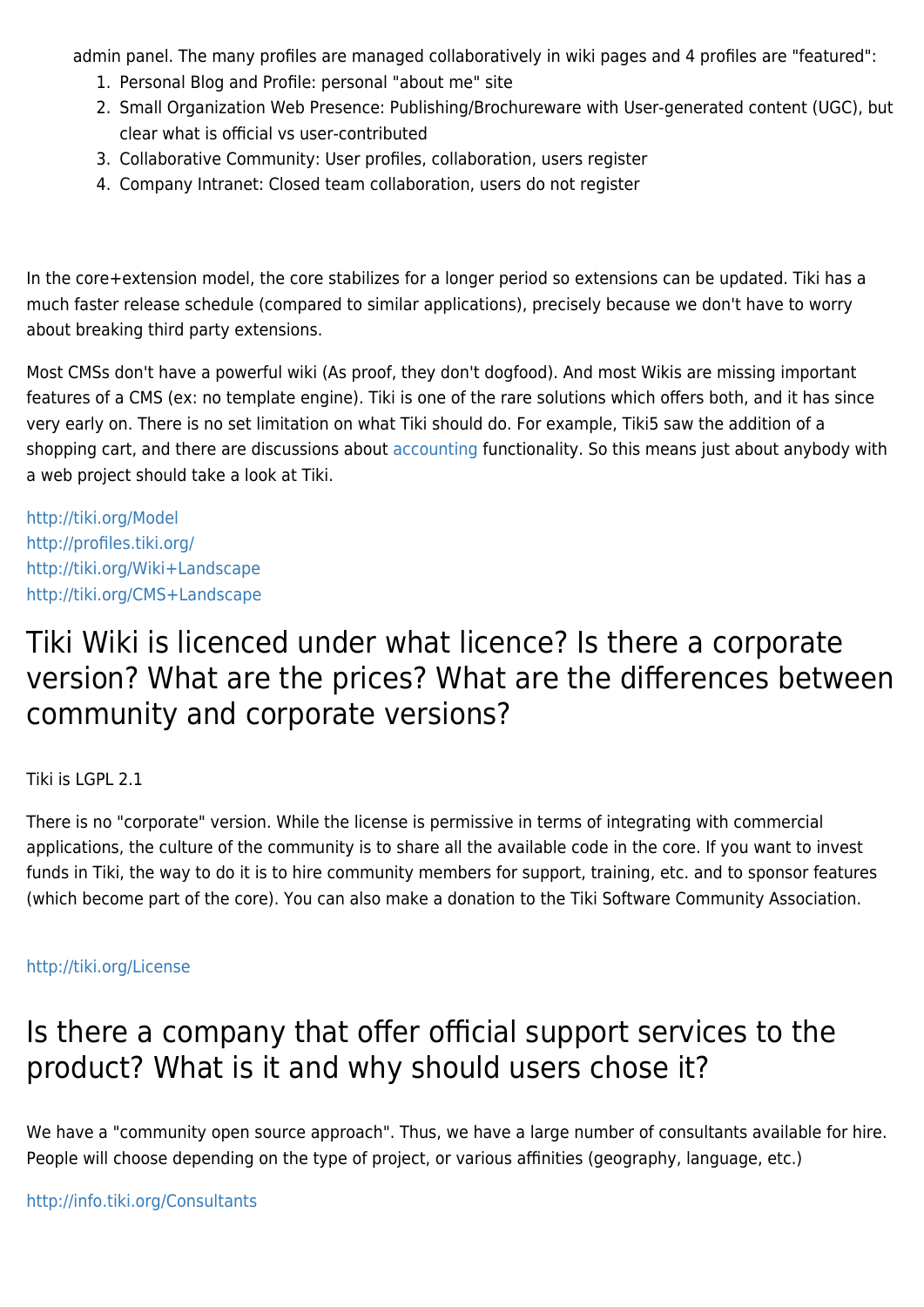#### How is your relationship with the open source community?

We are huge users of open source code. PHP, MySQL, Zend Framework, jQuery, Smarty, and many many others. We upstream our fixes when relevant.

See <http://tiki.org/Partners>

# In the past, many CMS became known for their security troubles. How is the "security factor" treated in Tiki Wiki?

Security is a vast domain and risks depend on the use case. In an open community use case, it's important to protect users against each other (ex.: privilege escalation), however, in the brochureware use case, there are only a few trusted editors. By default, we ship with almost everything off and with the most secure defaults. Admins have a security admin panel to set the security features for their use case.

It's very important that site admins can upgrade quickly or turn off the feature which is vulnerable. The all-inmodel makes upgrades easy. Site admins are warned of new versions in the admin panel (can be turned off). As part of our release procedures, we review that every executable file has a feature and/or permission check. Thus, the site admin can disable the vulnerable feature without having to upgrade or to take down the site.

By default, risky HTML & ))JavaScript(( is blocked which is more secure but not very user-friendly in the case of a blog, where only trusted users have logins. So we have different permissions so the site admin can decide who is allowed to use potentially risky features.

We have a security team, which responds to alerts and pro-actively improves various features according to our security dashboard.

#### <http://security.tiki.org/>

#### In your opinion, what is necessary to build a CMS with quality, elegant, safe and stable? Is it possible combine those four elements in just one solution?

With enough time and brainpower, it's possible to combine all four. Which is why a top priority is to get more people on the project.

Everyone can participate to any & all aspects of the code or the community: <http://tiki.org/SWOT>

### Who don't you encourage using Tiki Wiki?

Tiki has two sweet spots:

- 1. If you have a complex project and you want all parts to integrate well.
- 2. You have several diverse projects and you want to streamline on a common solution.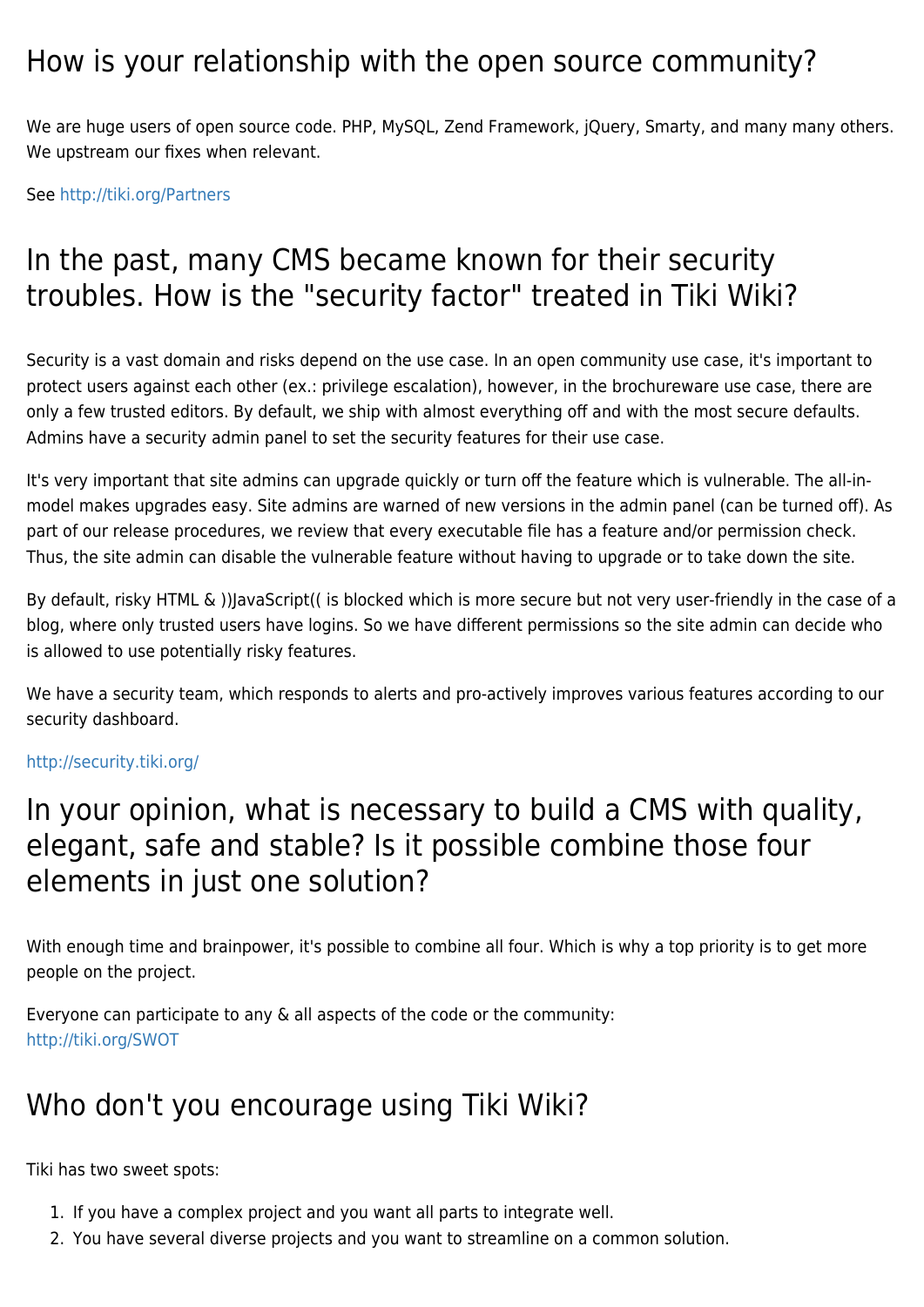Tiki offers over 1000 settings & options in the control panel. It is fully themable with CSS and the Smarty Template engine. So with a custom theme and with configuration, you should be able to accomplish the vast majority of projects. The culture of the project is to address a specific challenge while making a generic feature, which is added to the main code base. The next stable version is never too far off and this keeps upgrades easy.

So, don't use Tiki if you intend to modify it heavily without sharing back the code. There are 600-700 commits per month. Within one year, your Tiki instance will be out of sync with the rest of the project.

# Try to explain or summarize Tiki Wiki in 3 words.

Wiki way webware

#### Do you think a CMS make web developers lazier and less concerned about programing itself?

The goal of a CMS is to reduce the technical barrier for content creators. With more available tools, the developer becomes more a solution finder than a problem solver.

It really depends on the use case.

### What are the plans for the future? What comes next?

The continued growth of local Tiki ecosystems (user groups, consultants, events, translations, etc.) will be very interesting along with the new branding.

We will continue our fast-pace of releases. Tiki6 (October 2010) will become Long Term Support (LTS), and thus, we'll be in a position to do some re-architecture in Tiki7 (April 2011). For example, to upgrade to Smarty 3 and Zend Framework 2 (if it's ready by then)

Integrating with source control systems (SVN at first) will make Tiki a good all-round solution for software project management (we already have a ticket system, etc.)

Over the years, we have pretty much done most of the features possible with existing technology and we integrated with other open source projects which rely on Flash. ))BigBlueButton(( for real-time collaboration tool (Audio/Video/Screensharing/Chat) and Kaltura for web-based video editing. The next big thing will be to adopt HTML5 and do the missing bits like image manipulation. We tried with java applets but we never got something stable and user-friendly enough.

<http://dev.tiki.org/Roadmap> <http://branding.tiki.org/> <http://dev.tiki.org/HTML5>

# For those who want to know more about Tiki Wiki, what should they do? Where should they search for? Where do they start?

You can download or use a demo from: